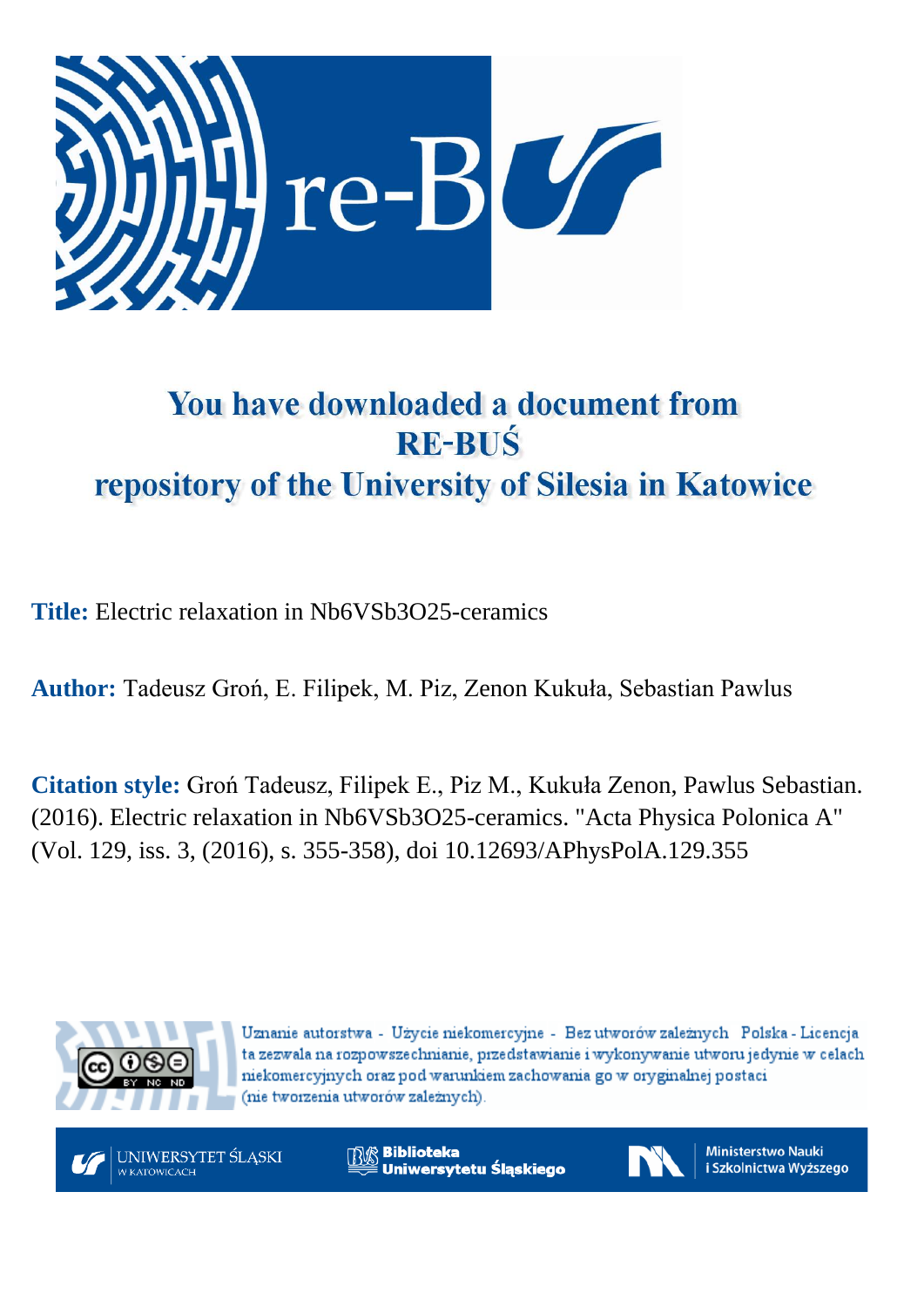# Electric Relaxation in  $Nb<sub>6</sub>VSb<sub>3</sub>O<sub>25</sub>$ -Ceramics

T. GROŃ<sup>a</sup>, E. FILIPEK<sup>b</sup>, M. Piz<sup>b</sup>, Z. KUKUŁA<sup>a</sup> AND S. PAWLUS<sup>a,c</sup>

a Institute of Physics, University of Silesia, Uniwersytecka 4, 40-007 Katowice, Poland

<sup>b</sup>Department of Inorganic and Analytical Chemistry, West Pomeranian University of Technology,

al. Piastów 42, 71-065 Szczecin, Poland

<sup>c</sup>Silesian Center for Education and Interdisciplinary Research, University of Silesia,

75 Pułku Piechoty 1A, 41-500 Chorzów, Poland

(Received November 22, 2015; in final form February 19, 2016)

Broadband dielectric spectroscopy measurements of  $Nb_6VSb_3O_{25}$  showed that in both the real ( $\varepsilon$ ) and imaginary  $(\epsilon \theta)$  components of permittivity there is visible relaxation process strongly obscured by dc conductivity. Application of the electric modulus representation of the data enables to study temperature evolution of this relaxation together with conductivity relaxation. It was showed that the activation energies for both processes are close. Low-frequency loss tangent increases strongly with temperature, suggesting that in the compound under study additional energy losses are associated with the conduction of electric current, as determined by the Joule– Lenz law.

DOI: [10.12693/APhysPolA.129.355](http://dx.doi.org/10.12693/APhysPolA.129.355)

PACS/topics: 77.22.Ch, 77.22.Gm, 77.84.Bw

### 1. Introduction

Recent studies concerning the reactivity in the solid state among  $V_2O_5$ ,  $Nb_2O_5$  and  $\alpha$ - $Sb_2O_4$  showed that those oxides interact in air, producing apart from  $Nb<sub>2</sub>VSbO<sub>10</sub>$  [1-3], also new compound with formula  $Nb_6VSb_3O_{25}$  [4]. It can find application as the component of gas sensors and element of catalysts in reactions of removing hydrogen by oxidizing of light hydrocarbons. In  $Nb<sub>2</sub>VSbO<sub>10</sub>$  [5], as well as in  $Nb<sub>6</sub>VSb<sub>3</sub>O<sub>25</sub>$ , antimony, niobium, and vanadium are mainly in  $+5$  oxidation state. Preliminary studies of  $Nb_6VSb_3O_{25}$  by EPR, showed that the total content of  $V^{4+} + Nb^{4+}$  does not exceed 1.3%. In the solid state new compound is stable in air up to  $\approx$ 1200 K and next melts with deposition of solid  $Nb<sub>9</sub>VO<sub>25</sub>$ .

The electrical measurements performed on  $Nb_6VSb_3O_{25}$ -ceramics [6], showed a sharp increase of the n-type electrical conduction at 330 K from the extrinsic region with the activation energy of  $E_a = 0.01$  eV to the intrinsic one with the activation energy of  $E_a = 0.75$  eV. At high temperatures, i.e. above 520 K, a rather well defined linear slope of diffusion thermopower was found which extrapolates to  $(0, 0)$ . The  $I-V$  characteristics, measured at 300 and 400 K, showed a symmetric and non-linear behaviour as well as a broad minimum of the conductance  $G$  vs. the applied voltage  $V$ , which is being shifted into the higher voltages and simultaneously its value falls with a rise in temperature [6].

In this contribution we present the broadband dielectric spectroscopy of  $Nb_6VSb_3O_{25}$ -ceramics studied in a wide range of temperature and frequency. The electric modulus formalism is applied to analyse the dielectric data.

#### 2. Experimental

Polycrystalline compound  $Nb_6VSb_3O_{25}$  was synthesized by solid state reaction method as described earlier [4, 6].  $Nb_6VSb_3O_{25}$  has been obtained by heating of the mixture  $V_2O_5/Nb_2O_5/Sb_2O_4$  in molar ratio 1:6:3 in 24 h stages in air in the temperature range from 870 to 1120 K [6].  $Nb<sub>6</sub>VSb<sub>3</sub>O<sub>25</sub>$  has been characterized by the methods: XRD (diffractometer EMPYREAN II, PANalytical, using the radiation Cu  $K_{\alpha}$ , filter Ni) and Novocontrol Alpha Impedance analyzer using pellets, polished and sputtered with  $(\approx 80 \text{ nm})$  Ag electrodes in the frequency and temperature range  $10^{-2}$ – $10^{6}$  Hz and 233–373 K, respectively, for real  $(\varepsilon t)$  and imaginary  $(\varepsilon t)$ components of permittivity as well as loss tangent  $(\tan \delta)$ measurements. For the dielectric measurements, the powder samples were compacted in a disc form (10 mm in diameter and 1–2 mm thick) using a pressure of 1.5 GPa and then they were sintered during 2 h at 873 K.

# 3. Results and discussion

The powder diffraction pattern of obtained single phase sample containing of  $Nb_6VSB_3O_{25}$  was indexed in order to confirm the system in which the compound crystallizes and to determine parameters of the unit cell. The results of this part of the study were almost identical to those described in [6], and revealed that  $Nb<sub>6</sub>VSb<sub>3</sub>O<sub>25</sub>$ crystallized in orthorhombic system. The orthorhombic unit cell parameters are:  $a = 0.34912$  nm,  $b =$ 0.67119 nm,  $c = 1.79974$  nm. The volume of a unit cell is  $V = 0.416128$  nm<sup>3</sup>, and the number of stoichiometric units per one unit cell is  $Z = 1$  [6]. On the basis of differential thermal analysis–thermogravimetric (DTA– TG) results  $Nb_6VSb_3O_{25}$  was confirmed to melts in air at  $\approx$ 1200 K [4, 6]. A scanning electron microscopy (SEM) image of a polycrystalline  $Nb_6VSb_3O_{25}$  is also very similar to the image of the compound obtained previously. The crystals are of very irregular plate-like shape and have sizes from  $\approx 0.5$  mm to several mm [6].

It was well known fact that relaxation phenomena in different materials were strongly dependent on the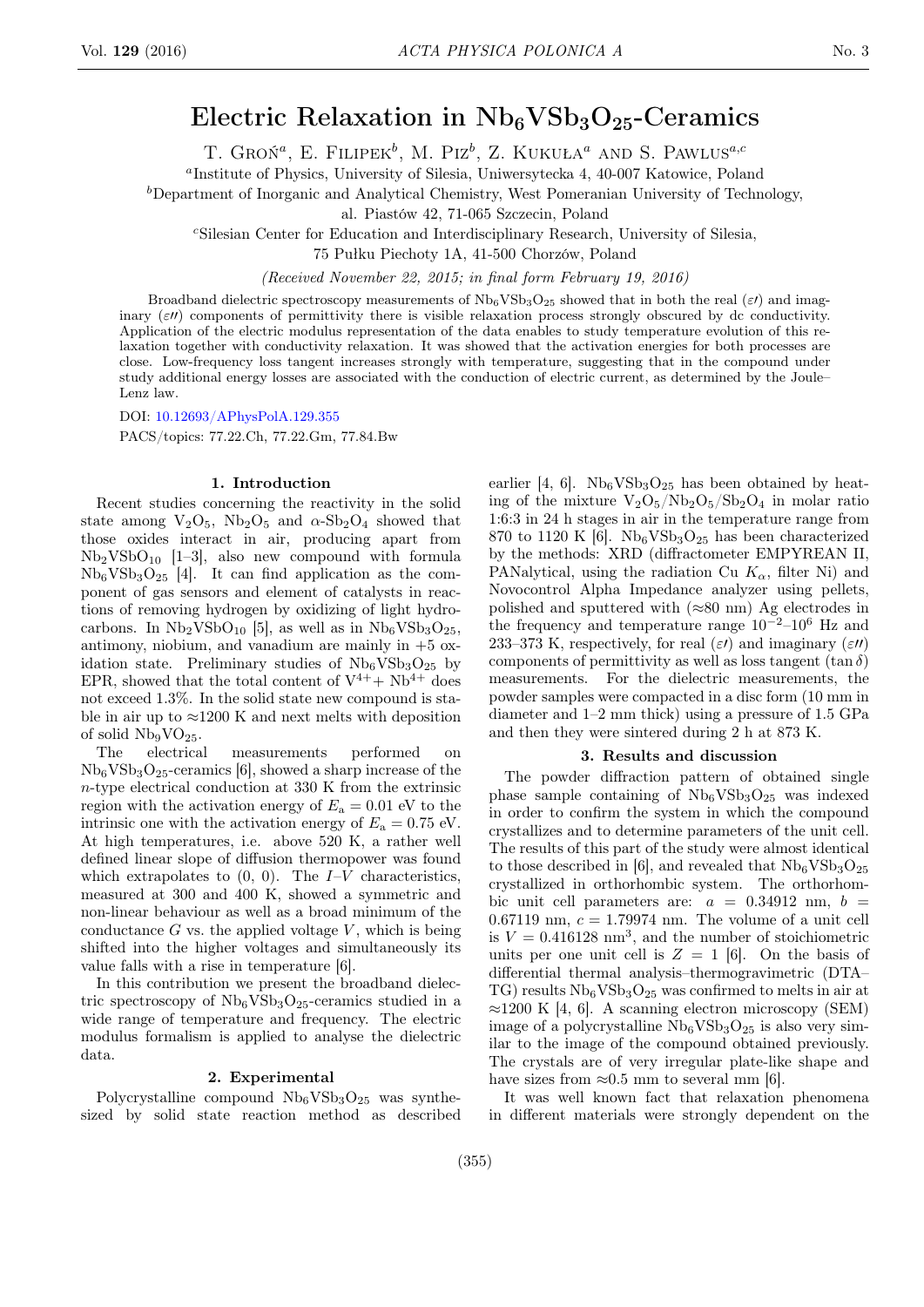

Fig. 1. Real component of permittivity  $\varepsilon$  vs. frequency  $\nu$  in the temperature range 233–373 K. The inset presents selected spectrum frequency region at 333 K in which relaxation process is observed (depicted by red solid line).



Fig. 2. Imaginary component of permittivity vs. frequency ν in the temperature range 233–373 K. The arrow indicates direction of temperature evolution of the relaxation process.

temperature conditions. These changes take place in extremely wide time range from ns up to millions of seconds [7]. Excellent experimental tool for study of their behavior in this time span is broadband dielectric spectroscopy. In the frequency domain, the dielectric response of the system subjected to an external oscillating electric field is fully characterized by the complex permittivity,  $\varepsilon^*(2\pi\nu) = \varepsilon \ell(2\pi\nu) + i\varepsilon \ell(2\pi\nu)$ , where the real and imaginary components are the storage and loss, respectively, of the energy during each cycle of the electric

field [8]. Frequency spectra of both, real and imaginary parts of complex dielectric permittivity, exhibit existence of relaxation process (see Fig. 1, red solid line in the inset of Fig. 1 and Fig. 2). For many materials like glass forming liquids or polymers this relaxation is usually clearly visible as step function or peak for real and imaginary parts of permittivity, respectively. However, in the case of presented sample, like for many other ceramics and ionic liquids, analysis of the relaxation processes in quoted representation is difficult. The difficulties are related to significant dc-conductivity contribution that, at least partially obscure relaxation processes [9]. Only closer inspection of dielectric spectra in Figs. 1 and 2 reveals a step-like frequency dependence of the real part of the dielectric permittivity,  $\varepsilon/(2\pi\nu)$  and the inset of Fig. 1, as well as the departure of  $\varepsilon \prime \prime (2\pi \nu)$  from the  $\nu^{-1}$  dependence. The upward trend, visible in the loss spectra at low frequency region (below ca. 100 Hz) is attributed entirely to the dc-conductivity. This suggests that in the compound under study additional energy losses are associated with the conduction of electric current, as determined by the Joule–Lenz law.



Fig. 3. Electrical modulus  $M\prime\prime$  vs. frequency  $\nu$  in the temperature range 233–373 K.

In the case of  $\varepsilon$ , similar effect from electrode polarization masks partially relaxation process in low frequency area. However, for both representations  $\varepsilon$  and  $\varepsilon$ <sup>*u*</sup> it is clear that time scale of relaxation process becomes longer with decreasing temperature. The effect of conductivity can be suppressed when data are presented in the electrical modulus representation that is reciprocal of complex dielectric permittivity [8]:

$$
M^* = 1/\varepsilon^* = M\prime(2\pi\nu) + i M\prime(2\pi\nu).
$$
 (1)

The dielectric loss curves in Figs. 3 and 4 were portrayed by a sum of the Cole–Cole distribution function, namely [10]: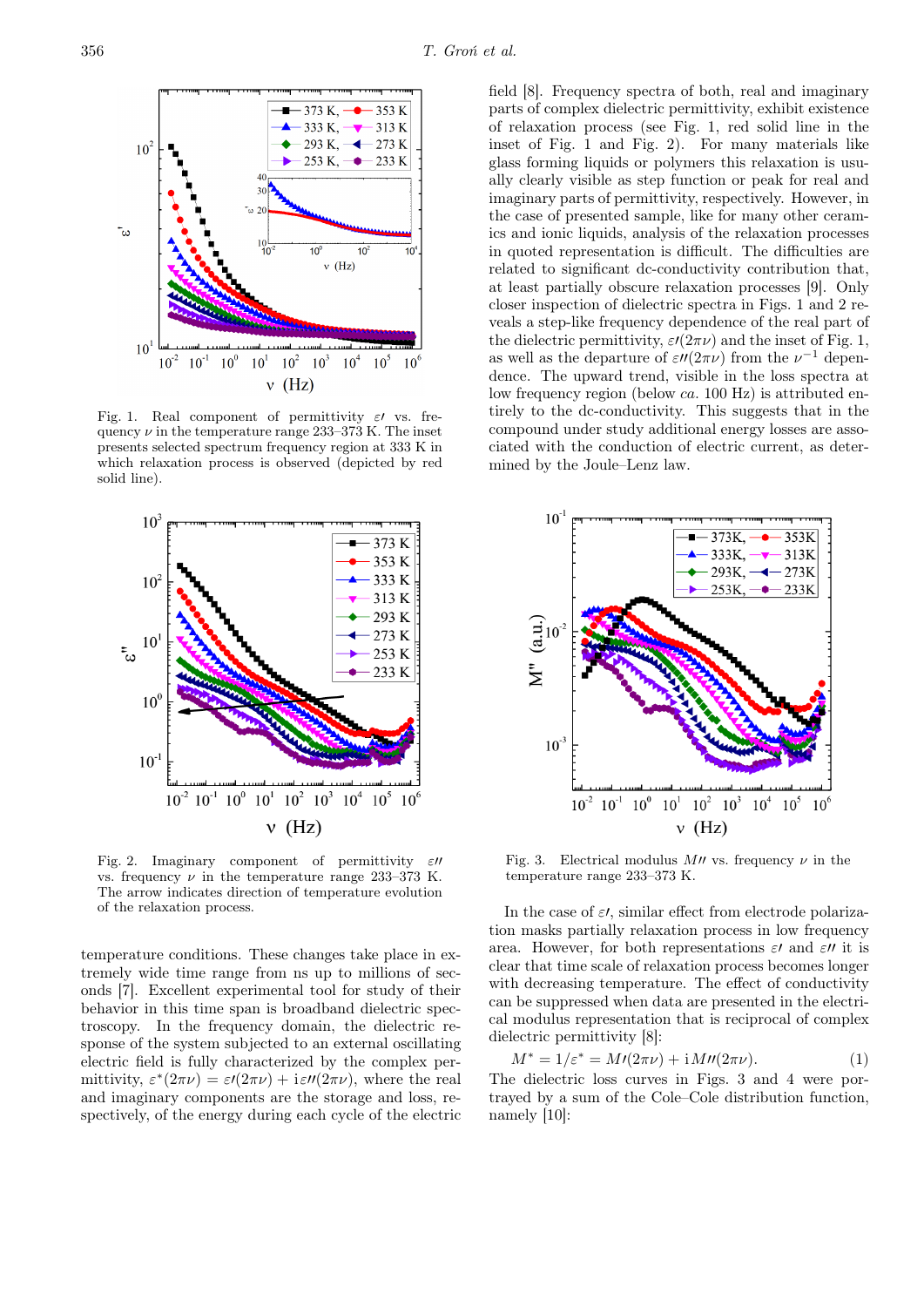

Fig. 4. (a) Selected spectrum measured at 323 K (empty squares) and without conductivity part (filled red circles). (b) Modulus spectrum for the same temperature. Two solid curves represent dc-conductivity (red) and relaxation process (green), respectively.

$$
\varepsilon* = \varepsilon_{\infty} + \frac{\Delta\varepsilon}{1 + \left(i2\pi\nu\tau\right)^{1-a}},\tag{2}
$$

where  $\Delta \varepsilon = \varepsilon_0 - \varepsilon_{\infty}$  is the dielectric strength,  $\varepsilon_{\infty}$  represents the asymptotic value of permittivity at high frequencies,  $\varepsilon_0$  is the value of the opposite limit, and  $\tau$  is the relaxation time equal to the maximum relaxation time  $\tau_{\text{max}}$ . Usually, the relaxation time is determined as the inverse of the maximum peak frequency,  $\tau = 1/(2\pi\nu_{\text{max}})$  [8]. The power exponent  $c = 1 - a$  is responsible for symmetric broadening of the loss curve and term describing contribution from dc-conductivity:  $\sigma_{\rm dc}/\epsilon_0 2\pi v$ . The electric modulus data were described by a sum of two Cole–Cole functions, one describing peak from the dc-conductivity and second  $-$  for fitting the relaxation process.

From the physical viewpoint, the electrical modulus corresponds to the relaxation of the electric field in the material when the electric displacement remains constant. Therefore, the electrical modulus depicts the real dielectric process [11–13]. As can be seen in Figs. 3 and 4, data presented in this way exhibit two pronounced relaxation peaks. Slower of them is Debye-like in shape and related to the dc-conductivity. Faster, wider and with lower amplitude is related to relaxation process observed in dielectric permittivity spectra. Both processes move toward lower frequencies with cooling.

Based on the data presented in Fig. 5, the activation energy  $E_a$  was determined for both processes using the formula [14, 15]:

$$
\tau = \tau_0 \exp\left(\frac{E_\mathrm{a}}{kT}\right),\tag{3}
$$

where k is the Boltzmann constant and  $\tau_0$  is the characteristic relaxation time which is defined as the reciprocal of the frequency of the hopping of potential barrier [14, 15]. The values of the activation energy estimated in the temperature range 320–345 K from Eq. (3) are as follows: 0.60, 0.63, and 0.57 eV for conductivity (modulus), relaxation (permittivity) and relaxation (modulus), respectively. These values are close to the activation energy  $E_a = 0.75$  eV, which has been estimated from the temperature dependence of the electrical conductivity in the intrinsic region, i.e. in the temperature range 375–398 K [6].



Fig. 5. Arrhenius plot of relaxation times  $\tau$  vs. reciprocal temperature  $(10^3/T)$  for both dc-conductivity and relaxation processes.

The temperature behaviour of  $\tau$  for all relaxation processes and for dielectric permittivity and electric modulus representations are depicted in Fig. 5. It is obvious that time scale of the conductivity relaxation time,  $\tau_{\sigma}$  is ca. two order of magnitude slower than for the relaxation process  $\tau_r$ , however, similar slopes of both dependences indicate on close activation energies for both processes. The values of the dielectric and modulus relaxation times,  $\tau_r$ , are related with some shifting factor dependent e.g. on static and infinity permittivity values [13]. Dielectric measurements of the real and imaginary components of permittivity as well as the loss tangent showed that the majority charge carriers must be partially recombined in the shallow trapping centres [16], lying under the bottom of the conduction band. A natural source of these traps can be the grain-boundaries with the depletion layers of the adjacent grains. Similar behaviour was observed for ZnO varistors [17] and  $Nb<sub>2</sub>VSbO<sub>10</sub>$ -ceramics [18] as well as some novel copper/cobalt and rare-earth metal tungstates [19].